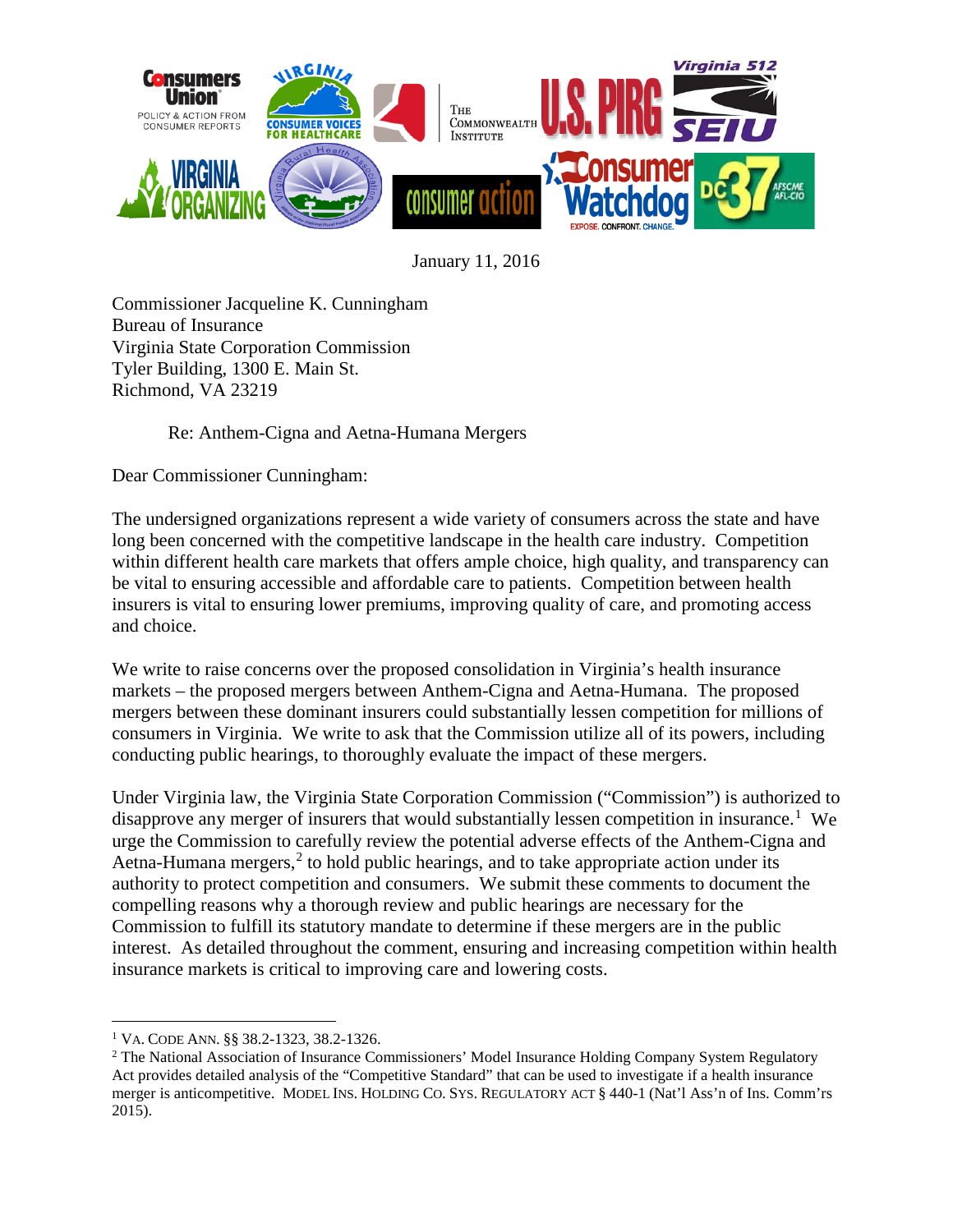Our comment discusses (1) why public hearings are necessary, (2) the high concentration and potential anticompetitive impact of both mergers, (3) the potential impact of these mergers on consumer costs, (4) the potential adverse effects on network adequacy, (5) why new entry and potential competition are not likely to alleviate these concerns, (6) the relevance of possible efficiencies, and (7) whether there are any remedies that can adequately protect consumers and the public interest if these mergers go forward.

## **I. Virginia State Corporation Commission Should Hold Public Hearings for the Two Mergers**

The Commonwealth has granted the Commission extensive powers to determine whether a proposed health insurance acquisition is in the public interest.<sup>[3](#page-1-0)</sup> This is wholly consistent with the standards adopted by the National Association of Insurance Commissioners ("NAIC") under the Model Act.<sup>[4](#page-1-1)</sup> This authority is in addition to, and goes beyond, the authority of federal and state antitrust enforcers.

Virginia law gives the Commission broad powers to fully investigate an insurance merger to determine its effects on competition. As a starting point, the Commission is empowered to hold public hearings to assess competitive impact of a health insurance merger.<sup>[5](#page-1-2)</sup> Public hearings not only offer the merging companies an opportunity to defend the merger, but also allow third parties and the public to air any concerns and enable the Commission to gather critical information in an open forum. Hearings would also provide additional useful information for federal and state antitrust investigators. Along with hearings, the Commission is authorized to utilize experts "to assist in the review of the contents of any application filed pursuant to § 38.2- 1323."<sup>[6](#page-1-3)</sup> Given the complex nature of these insurance mergers, the Commission might make use of antitrust legal experts and economists. These individuals could also participate in public hearings and offer testimony on their findings.

The Commission's process adds importantly to that of the federal and state antitrust enforcers in a number of respects. First, the Commission has the broad mandate to ensure the mergers are in the "public interest,"[7](#page-1-4) while the antitrust enforcers have a more limited review that focuses solely on whether there is a reduction of competition under antitrust law precedents. Second, the Commission proceedings are public and ensure a significant level of transparency and public participation, and the creation of a public record; antitrust investigations are confidential, with limited opportunities for public input. Finally, the Commission has broader powers to fashion and monitor remedies to protect consumers from the harms these proposed mergers could cause.<sup>[8](#page-1-5)</sup>

The mergers of Anthem-Cigna and Aetna-Humana would combine four of the nation's five largest insurers.<sup>[9](#page-1-6)</sup> Because of the substantial potential competitive concerns related to these

 $\overline{a}$ 

<span id="page-1-1"></span><span id="page-1-0"></span><sup>4</sup> *See generally* Model Holding Act, *supra* note 2.

<span id="page-1-2"></span><sup>&</sup>lt;sup>5</sup> *See* VA. CODE ANN. § 38.2-1323(C).<br><sup>6</sup> *Id.* at § 38.2-1332(E).

<span id="page-1-4"></span><span id="page-1-3"></span> $\frac{7}{1}$ *Id.* at § 38.2-1326(4).

<span id="page-1-5"></span><sup>8</sup> We further discuss remedial provisions in Section VII.

<span id="page-1-6"></span><sup>9</sup> UnitedHealthcare is the fifth national insurer and currently the largest health insurer in the United States. Postmerger, Anthem would surpass United as the largest insurer in the United States.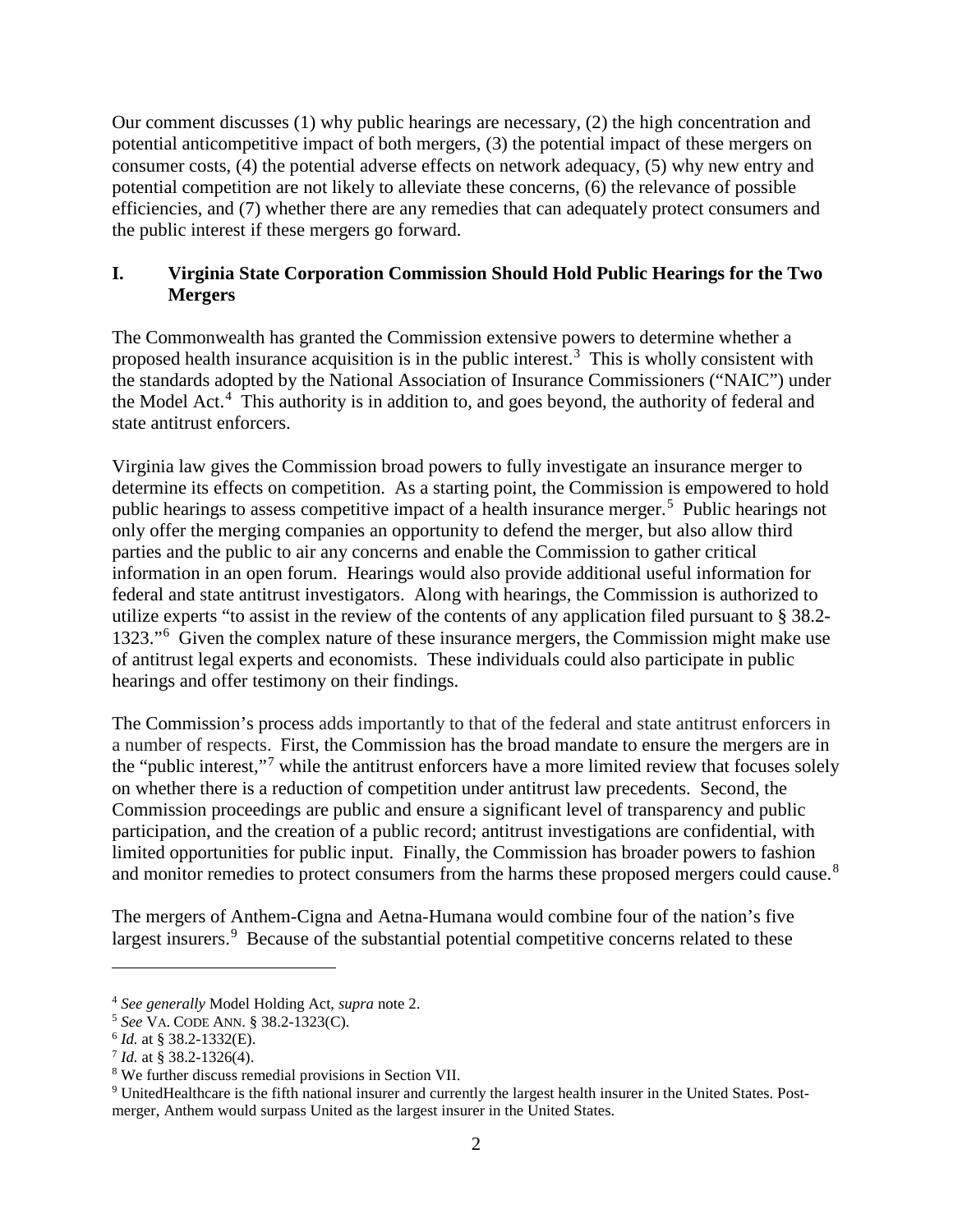mergers in the Commonwealth of Virginia as detailed further below, we request that the Commission *hold two public hearings* – a separate one for each merger – to analyze the impacts and potential harms.

# **II. Impact of the Mergers of Anthem-Cigna and Aetna-Humana on the Virginia Health Insurance Market**

All four insurers, Anthem, Cigna, Aetna, and Humana, offer various insurance products within the Commonwealth. Prior to the announcement of these mergers, the vast majority of insurance markets within the Commonwealth were already highly concentrated leaving limited options for consumers and employers. A 2014 report by the United States Government Accountability Office found that the three largest commercial insurers for individual, small group, and large group enrolled 89 percent of all Virginians.[10](#page-2-0) Anthem Blue Cross Blue Shield, formerly known as WellPoint, is by far the largest insurer in the state. $11$ 

Data from numerous sources analyzing market share data and concentration levels show that the mergers of Anthem-Cigna and Aetna-Humana raise serious concerns under both federal antitrust law and the standards under the Commonwealth's antitrust and insurance statutes. A recent report by Health Affairs relying on data from the NAIC found that the mergers would increase concentration by 34 percent in Virginia's commercial insurance market, greatly exceeding thresholds for concern.<sup>12</sup> Along with lessening competition statewide, the Anthem-Cigna transaction alone could eliminate competition for different commercial insurance products in Winchester, Richmond, Blacksburg, Roanoke, Lynchburg, Danville, Harrisonburg, Virginia Beach, and Charlottesville.<sup>[13](#page-2-3)</sup>

The merger between Anthem-Cigna could also substantially lessen competition within the administrative-services-only ("ASO") market. The ASO market relies on predominantly large employers that assume the responsibility for their own employees' health care costs, but purchase administrative services through an insurer. A combination of Anthem and Cigna would create an entity with just under 72 percent market share of the Virginia ASO market.<sup>[14](#page-2-4)</sup>

The merger between Aetna and Humana could also reduce competition within various health insurance products, including Medicare Advantage ("MA"). A combined Aetna and Humana would have 66 percent of all elderly individuals with an MA plan in Virginia.<sup>[15](#page-2-5)</sup>

<span id="page-2-0"></span> <sup>10</sup> United States Government Accountability Office, *Private Health Insurance: Concentration of Enrollees among Individual, Small Group, and Large Group Insurers from 2010 through 2013* (Dec. 1, 2014), *available at*  http://goo.gl/eYS4Ir.

<span id="page-2-1"></span><sup>11</sup> *See generally* National Association of Insurance Commissioners, *2014 Market Share Reports* (2015), *available at*  http://goo.gl/1OhhOu.

<span id="page-2-2"></span><sup>12</sup> Douglas Hervey, David Muhlestein, & Austin Bordelon, *How Might Proposed Payer Mergers Impact State Insurance Markets?*, HEALTH AFFS. (Dec. 1, 2015), http://goo.gl/OT70Nl.

<span id="page-2-3"></span><sup>13</sup> American Medical Association, *Markets where an Anthem-Cigna merger warrants antitrust scrutiny* (Sept. 8, 2015).

<span id="page-2-4"></span><sup>14</sup> *See Effects on Competition of Proposed Health Insurer Mergers: Hearing before Comm. on the Judiciary Subcomm. on Regulatory Reform, Commercial and Antitrust Law*, 114th Cong. (Sept. 29, 2015) (testimony of Edmund F. Haislmaier, Heritage Foundation), *available at* http://goo.gl/9E2Dkm.

<span id="page-2-5"></span><sup>15</sup> Gretchen Jacobsen, Anthony Damico, & Tricia Neuman, *Data Note: Medicare Advantage Enrollment, by Firm, 2015*, KAISER FAMILY FOUND. (July 14, 2015), http://goo.gl/gJ1xnz.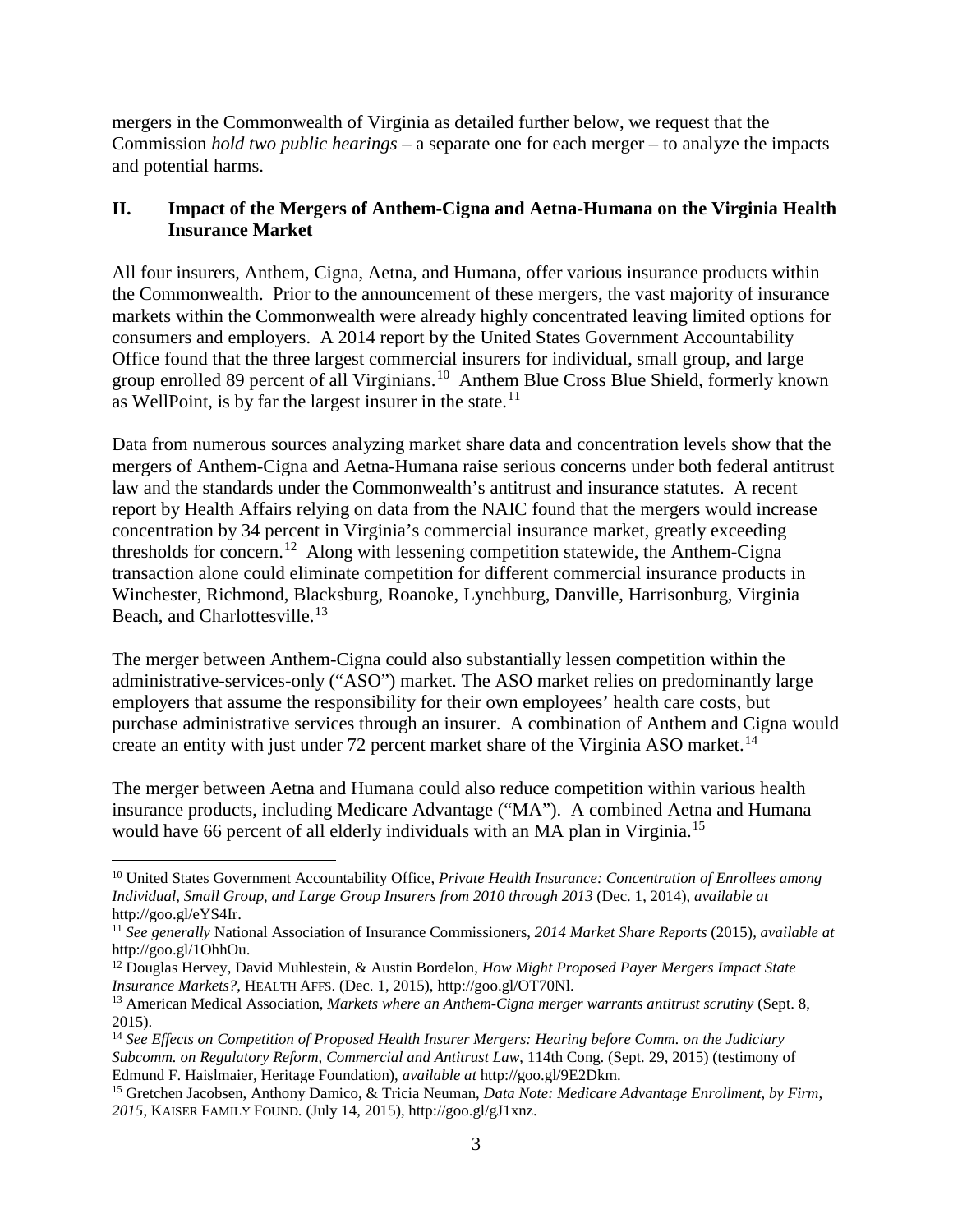#### **III. The Mergers' Impact on Consumer Costs in Virginia**

A critical reason for public hearings is for the Commission to fully evaluate the impact of these mergers on consumers. Studies of past health insurance mergers have documented that mergers harm consumers in higher premiums and reduced service. Consumers are very concerned that these proposed mergers would lead to the same harm – rising costs, i.e. higher premiums and out-of-pocket charges. In the Commonwealth of Virginia, for 2016, insurers proposed premium increases of between 11 and 14 percent for those purchasing plans outside of the Health Insurance Exchange.[16](#page-3-0) The merging companies have also requested significant premium increases within Virginia: Aetna requested an average increase of 19.4 percent per plan, Anthem an average of around eight percent, and Humana requested a 12.4 percent increase for a silver level plan offered on the Exchange. $17$ 

There is little dispute that there is a direct correlation between health insurer concentration and higher premiums.<sup>[18](#page-3-2)</sup> According to one health economics expert at the University of Southern California's Schaeffer Center for Health Policy and Economics, "when insurers merge, there's almost always an increase in premiums."[19](#page-3-3) Two separate, retrospective economic studies on health insurance mergers found significant premium increases for consumers post-merger. One study found that the 1999 Aetna-Prudential merger resulted in an additional seven percent premium increase in 139 separate markets throughout the United States. [20](#page-3-4) Another study found that the 2008 United-Sierra merger resulted in an additional 13.7 percent premium increase in Nevada.<sup>[21](#page-3-5)</sup> There is also economic evidence that a dominant insurer can increase rates 75 percent higher than smaller insurers competing in the same state.<sup>22</sup> The insurance mergers could also impact out-of-pocket costs as patients see increases in deductibles or other insurance-related costs.[23](#page-3-7)

In contrast, there are no economic studies or evidence indicating that insurance mergers lead to lower prices for consumers. However, that has not prevented the merging companies from

<span id="page-3-0"></span><sup>&</sup>lt;sup>16</sup> Prue Salasky, *Virginia health insurers propose double-digit rate hikes*, DAILY PRESS (June 3, 2015), http://goo.gl/xBuAjM.

<span id="page-3-1"></span><sup>17</sup> Prue Salasky, *2016 Virginia health rates all over the board*, DAILY PRESS (July 26, 2015), http://goo.gl/tM3I89.

<span id="page-3-2"></span><sup>18</sup> *See* Leemore Dafny, *Are Health Insurances Markets Competitive?*, 100 AM. ECON. REV. 1399 (2010).

<span id="page-3-3"></span><sup>&</sup>lt;sup>19</sup> David Lazarus, *As Health insurers merge, consumers' premiums are likely to rise*, L.A. TIMES (July 10, 2015 4:00 AM), http://goo.gl/nF7HRS.

<span id="page-3-4"></span><sup>20</sup> *See* Leemore Dafny *et al*., *Paying a Premium on Your Premium? Consolidation in the US Health Insurance Industry,* 102 AM. ECON. REV. 1161 (2012).

<span id="page-3-5"></span><sup>&</sup>lt;sup>21</sup> Jose Guardado et al. *The Price Effects of a Large Merger of Health Insurers: A Case Study of United-Sierra, 1(3)* HEALTH MANAGEMENT, POL'Y & INNOVATION 1 (2013).

<span id="page-3-6"></span><sup>22</sup> Eugene Wang and Grace Gee, *Larger Insurers, Larger Premium Increases: Health insurance issuer competition post-ACA*, TECH. SCI. (Aug. 11, 2015), *available at* http://goo.gl/918ULo.

<span id="page-3-7"></span><sup>23</sup> *See generally* Leemore Dafny, *Evaluating the Impact of Health Insurance Industry Consolidation: Learning from Experience*, COMMONWEALTH FUND (Nov. 20, 2015), http://goo.gl/xRYb5x; *see also* Korin Miller, 6 Ways the Big Health Insurance Mergers Will Affect Your Coverage, YAHOO HEALTH (July 24, 2015), https://goo.gl/qLioCy (noting that "out-of-pocket payments could increase" because insurance coverage could limit certain services or number of visits forcing patients to pay more); *see also* Phelps & Philips & Manatt, *HIX Compare*, ROBERT WOOD JOHNSON FOUNDATION (Dec. 2015), *available at* http://goo.gl/mB8H43 (In Virginia, the average deductible for a Silver Plan on the Exchange increased by 7.1 percent from 2015 to 2016).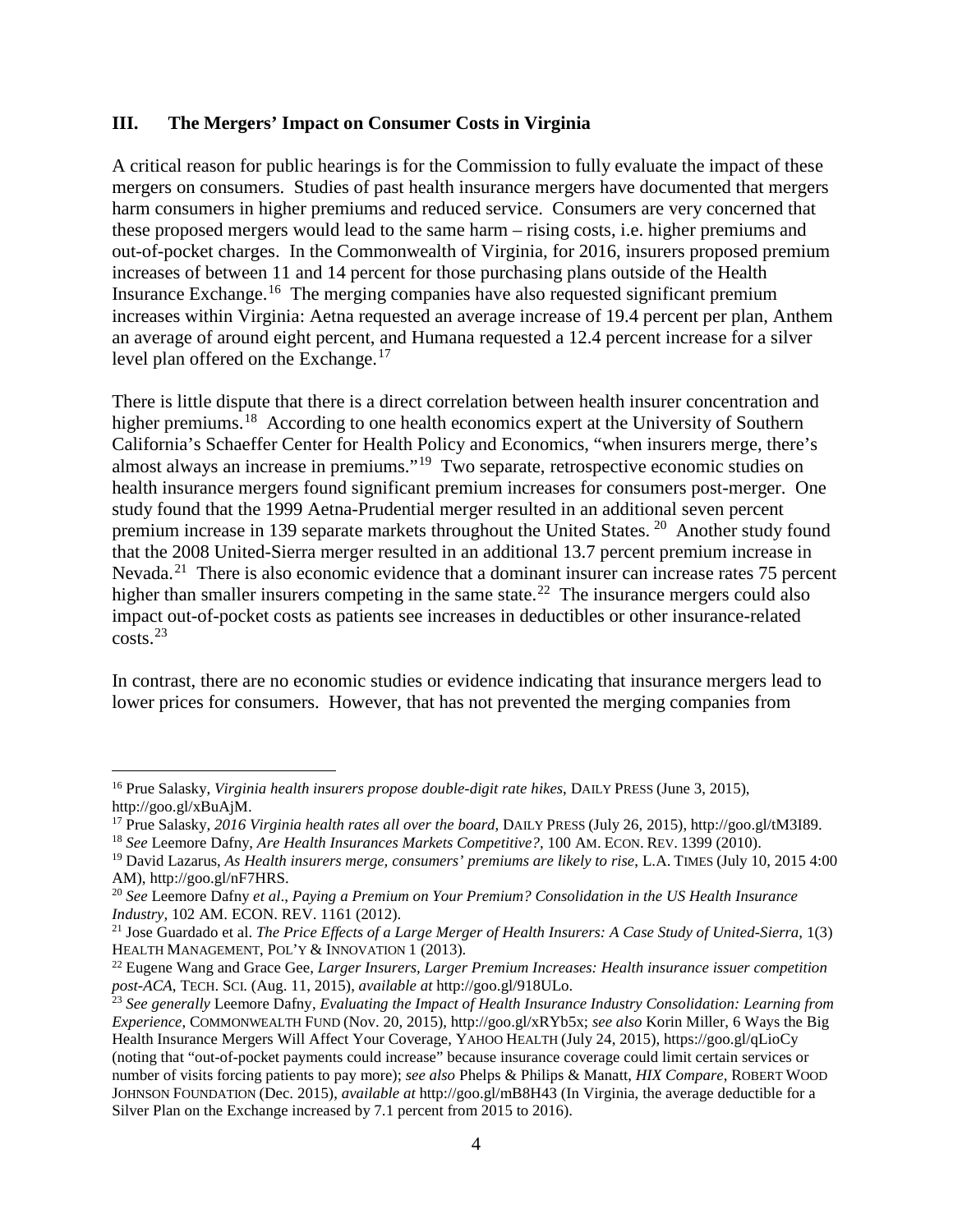suggesting that their mergers will create cost savings which they will pass along to consumers.<sup>24</sup> Much of these supposed savings are attributed to the new merged firm's expected greater buying power, also known as monopsony power. According to proponents of the mergers, a dominant insurer can use monopsony power to lower provider reimbursement rates and pass the savings along to consumers.<sup>[25](#page-4-1)</sup> But, there is no evidence consumers actually receive any of these potential savings. In fact, Professor Thomas Greaney, a leading health antitrust scholar, has noted that there is actually "little incentive [for an insurer] to pass along the savings to its policyholders."[26](#page-4-2) More likely, the now-dominant insurer would exploit its monopsony power to benefit only itself, closing off choices, and pressuring providers to cut corners on quality of care in order to meet its demands – the opposite of what consumers need.<sup>[27](#page-4-3)</sup>

Current market regulations will not deter an insurer from raising consumer costs. Some supporters of these mergers have argued that the medical loss ratio ("MLR") "directly limits the level of insurer profits," thus protecting consumers from price increases.<sup>[28](#page-4-4)</sup> While MLR is an important tool that requires health insurers spend 80 to 85 percent of net premiums on medical services and quality improvements, it will not adequately protect consumers from anticompetitive harm. Along with MLR not applying to self-insured plans, and the potential for MLR to be gamed by insurers to reduce consumer welfare, MLR, as health antitrust expert Professor Jamie King has observed, "does not guarantee that dominant insurers will not raise premiums and as such, it is not a substitute for the pressures toward lower costs and higher quality created by a competitive market."[29](#page-4-5)

Public hearings will help the Commission better evaluate the impact of the mergers on the costs of health insurance for consumers.

<span id="page-4-0"></span> <sup>24</sup> *See generally Effects on Competition of Proposed Health Insurer Mergers: Hearing before Comm. on the Judiciary Subcomm. on Regulatory Reform, Commercial and Antitrust Law*, 114th Cong. (Sept. 29, 2015) (testimony of Mark T. Bertolini, Chairman & CEO of Aetna, Inc.), *available at* http://goo.gl/TokebO (noting that the merger will lead to "lower costs."); *see also Effects on Competition of Proposed Health Insurer Mergers: Hearing before Comm. on the Judiciary Subcomm. on Regulatory Reform, Commercial and Antitrust Law*, 114th Cong. (Sept. 29, 2015) (testimony of Joseph Swedish, President & CEO of Anthem, Inc.), *available at* 

http://goo.gl/B0sy5T (the merger will "lower costs" and "encourage greater cost and quality competition among providers.").

<span id="page-4-1"></span><sup>25</sup> *See* Victoria R. Fuchs and Peter V. Lee, *A Health Side of Insurer Mega-Mergers*, WALL ST. J. (Aug. 26, 2015, 6:36 PM), http://goo.gl/hMhuzI.

<span id="page-4-2"></span><sup>26</sup>*See* Thomas Greaney, *Examining Implications of Health Insurance Mergers*, HEALTH AFFS. (July 16, 2015), http://goo.gl/ETT1DB.

<span id="page-4-3"></span><sup>27</sup> *See Health Insurance Industry Consolidation: Hearing before the Sen. Comm. on the Judiciary, Subcomm. on Antitrust, Competition Policy, and Consumer Rights*, 114th Cong. (Sept. 22, 2015) (testimony of George Slover, Consumers Union), *available at* http://goo.gl/ojiyge ("[b]ut a dominant insurer could force doctors and hospitals to go beyond trimming costs, to cut costs so far that it begins to degrade the care and service they provide below what consumers value and need").

<span id="page-4-4"></span><sup>28</sup> *E.g.,* Bertolini, *supra* note 24.

<span id="page-4-5"></span><sup>29</sup> *Effects on Competition of Proposed Health Insurer Mergers: Hearing Before Comm. on the Judiciary Subcomm. on Regulatory Reform, Commercial and Antitrust Law*, 114th Cong. (Sept. 29, 2015) (testimony of Jamie S. King, Professor University of California, Hastings College of Law), *available at* http://goo.gl/Gje3Ci.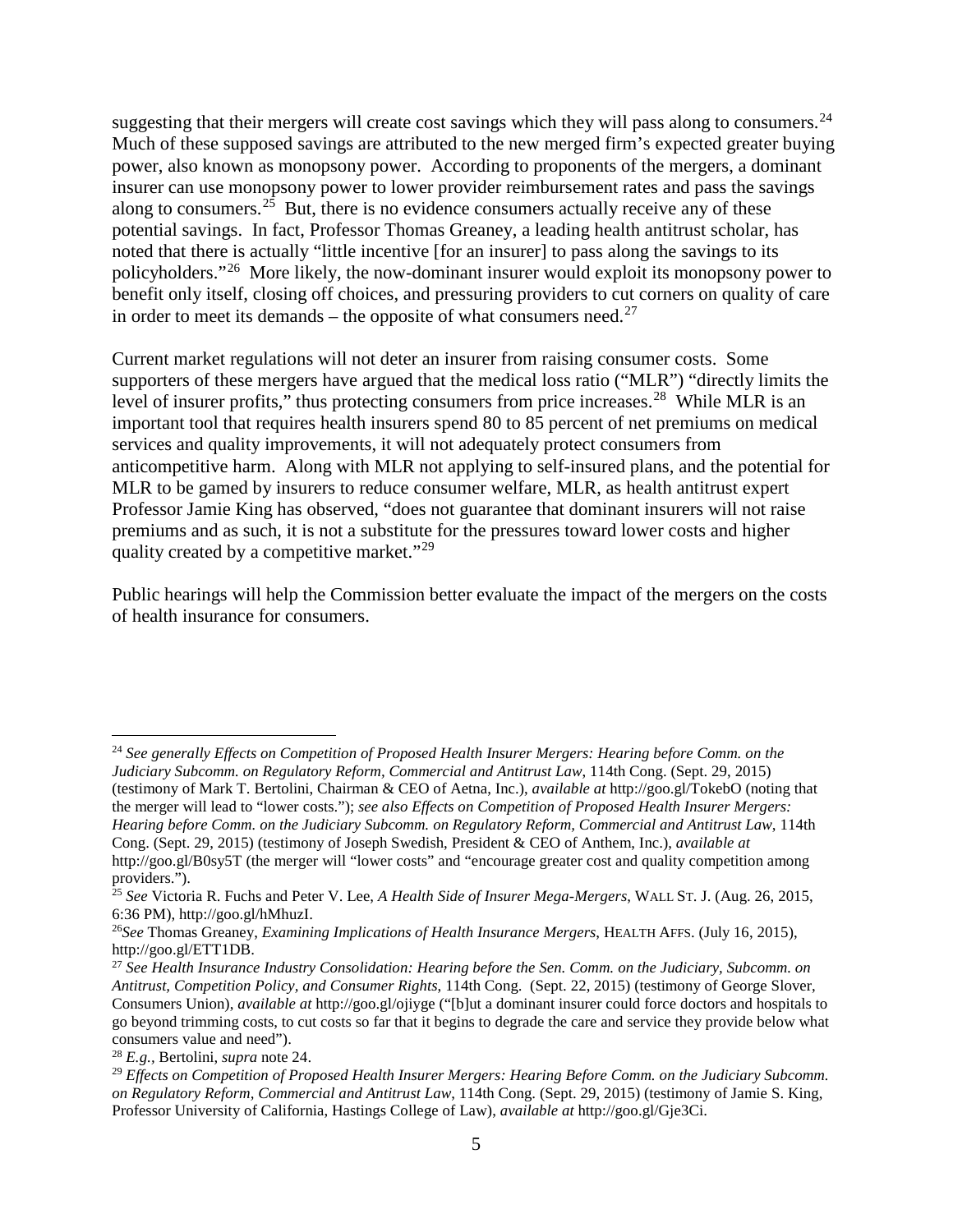### **IV. There are Significant Concerns over Network Adequacy**

Another reason to hold public hearings is to fully evaluate the impact of the mergers on provider network adequacy. For many consumers, the networks offered in a plan are as important a consideration as cost. The merging insurance companies have claimed that the mergers will "expand[] access" for consumers "through a more extensive network of hospitals, physicians, services, and health care professionals."<sup>30</sup> We are concerned, however, that the opposite could actually result, that consumers could find their options limited to plans with overly restrictive provider networks.

Narrower insurance networks are intended to give consumers the option of lower-cost insurance in exchange for limiting the number of providers. Offering the *choice* of narrower-network plans, assuming they meet network adequacy standards and contain providers of good quality, can be consumer-friendly, since these plans will likely cost consumers less. But if the market becomes so concentrated that dominant insurers are able to eliminate or unduly restrict broader-network options, that would be harmful for consumers who are willing to pay more and want a broader network – and it could even potentially lower quality of care, for example if higher quality providers are excluded.

A recent study by the Leonard Davis Institute of Health Economics and the Robert Wood Johnson Foundation found that 58 percent of all individual plans offered in Virginia use narrower networks that only include 25 percent or fewer of all area providers.<sup>31</sup> Moreover, under current Virginia law, consumers have limited protections as "network adequacy" only requires that an insurance plan offer "sufficient number" of different types of providers to "meet covered persons' health care needs."[32](#page-5-2)

We are concerned that the proposed Anthem-Cigna and Aetna-Humana mergers and the resulting increase in market concentration could exacerbate existing network limitations in Virginia. We urge your careful attention to network adequacy in analyzing these proposed mergers and as part of any public hearing on them; we also urge you, in the event either of these mergers is permitted, to consider the undertakings we suggest in Section VI to help ensure maintenance of adequate network choices for consumers.

## **V. Difficulty of New Entry by Competitors, and Loss of Potential Competition**

The likely prospect of new competitive entry into a market can potentially "alleviate concerns about a merger's adverse competitive effects."[33](#page-5-3) However, using entry as a defense to a merger, particularly within health insurance markets, is rightly viewed with skepticism.<sup>[34](#page-5-4)</sup> Entry will only

<span id="page-5-0"></span> <sup>30</sup> *See* Swedish, *supra* note 24.

<span id="page-5-1"></span><sup>&</sup>lt;sup>31</sup> Dana Polsky & Janet Weiner, *State Variation in Narrow Networks on the ACA Marketplaces*, LEONARD DAVIS INST. HEALTH ECON. (Aug. 2015), *available at* http://goo.gl/kkCWAT. 32 *See* VA. CODE ANN. § 5-408-260.

<span id="page-5-2"></span>

<span id="page-5-3"></span><sup>33</sup> U.S. Dep't. of Justice & Fed. Trade Comm'n, Horizontal Merger Guidelines at § 9 (2010), *available at*  https://goo.gl/Hh3dks.<br><sup>34</sup> Christine A. Varney, Assistant Attorney Gen., Antitrust Div., U.S. Dep't of Justice, Remarks as Prepared for

<span id="page-5-4"></span>American Bar Association/American Health Lawyers Association Antitrust Healthcare Conference (May 24, 2010),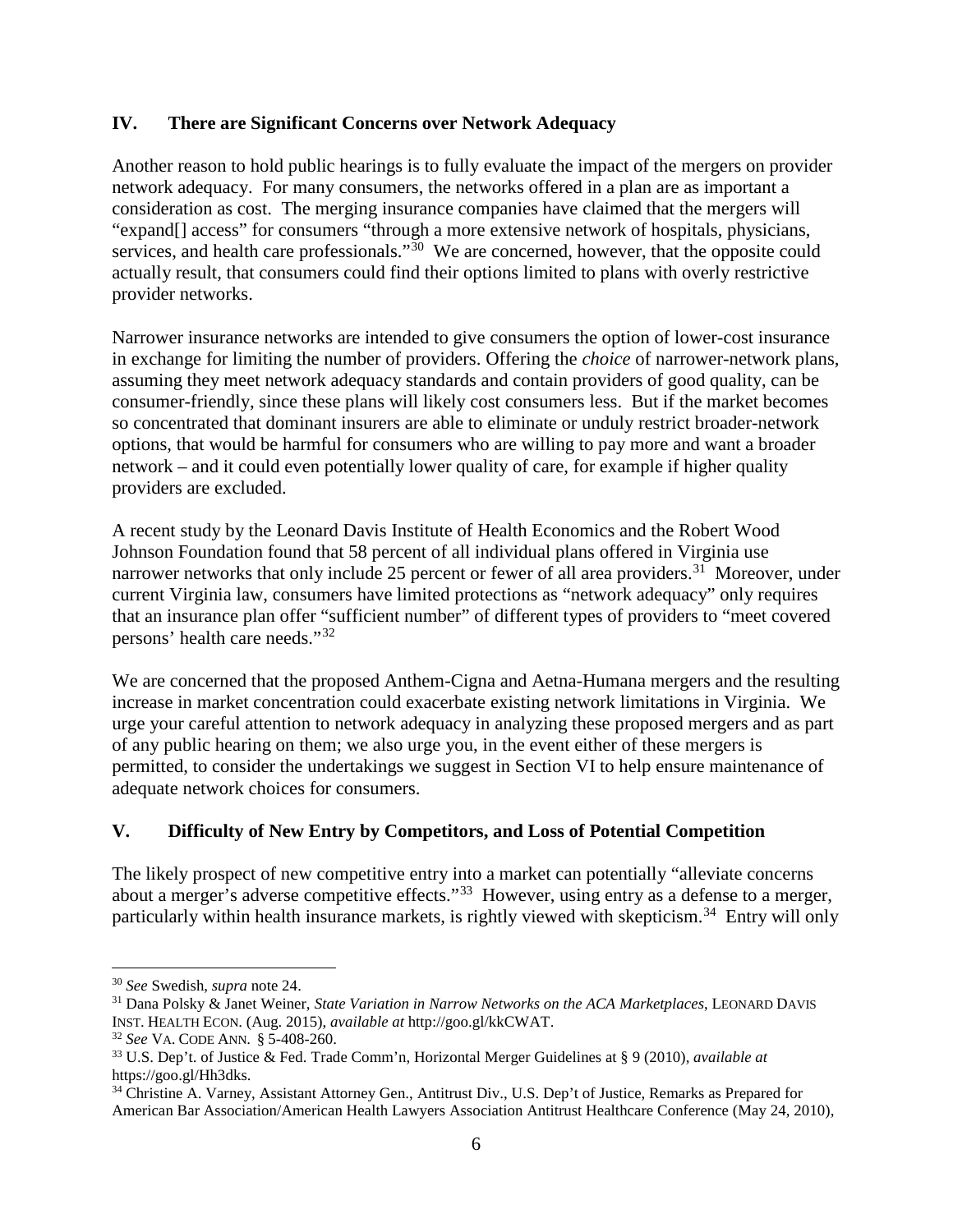alleviate concerns if the entry "will *deter or counteract* any competitive effects of concern."[35](#page-6-0) The merging companies here have previously argued that there is sufficient existing competition and new entry in a number of insurance product markets.<sup>36</sup> But analysis of available data shows that new entry and competition within insurance markets has been severely limited. This is another issue that should be fully evaluated in a public hearing in which the Commission can test the merging companies' claims and secure information from other parties about the likelihood of entry.

In Virginia, there has been modest entry on the Health Insurance Exchange for 2016. Still, on average, Virginians only have access to plans from 3.2 insurers, with nearly 30 percent of them having access to only one or two insurers.<sup>[37](#page-6-2)</sup> According to the Kaiser Family Foundation, in counties with fewer than three insurers, consumers "may not benefit from insurer market competition to hold down premiums or offer plans with better value."[38](#page-6-3) Concentration and a lack of competitive entry are even more pronounced in Medicare Advantage. From 2015 to 2016, there was no increase in the number of companies offering MA plans in Virginia.<sup>[39](#page-6-4)</sup> Furthermore, according to a recent report from the Commonwealth Fund, the vast majority of Virginia's MA markets remain highly concentrated, with limited competition.<sup>40</sup> In fact, in rural Virginia counties, the 27,035 MA enrollees have incredibly limited options, with the three largest firms controlling 93 percent of the total market, and Humana controlling a dominant overall market share. $41$ 

Along with a lack of current competition, and extremely limited prospects for new entry, these mergers may result in a significant loss of *potential* competition. As the Department of Justice ("DOJ) has found, entry into a new health insurance market requires "a large provider network to attract customers, but they also need a large number of customers to obtain sufficient price discounts from providers to be competitive with incumbents."<sup>[42](#page-6-7)</sup> This "Catch 22" makes it nearly impossible for new, competitive entry to occur, particularly in markets dominated by one or a small handful of incumbent insurers. $43$ 

 $\overline{a}$ 

*available at* http://goo.gl/rzPC0G ("entry defenses in the health insurance industry will be viewed with skepticism and will almost never justify an otherwise anticompetitive merger."). 35 Horizontal Merger Guidelines, *supra* note 33 at § 9.

<span id="page-6-0"></span>

<span id="page-6-1"></span><sup>36</sup> *See* Swedish, *supra* note 24 ("health insurance is flush with competition"); *see also* Bertolini, *supra* note 24 ("Aetna will continue to face significant competition from a large number of health plans and other new market entrants").

<span id="page-6-2"></span><sup>37</sup> Cynthia Cox, Gary Claxton & Larry Levitt, *Analysis of Insurer Participation in 2016 Marketplaces*, KAISER FAMILY FOUNDATION (Nov. 3, 2015), http://goo.gl/QcETCd. 38 *Id.* 

<span id="page-6-4"></span><span id="page-6-3"></span><sup>39</sup> Gretchen Jacobsen, Anthony Damico, & Tricia Neuman, W*hat's In and What's Out? Medicare Advantage Market Entries and Exits for 2016*, KAISER FAMILY FOUNDATION (Oct. 2015), http://goo.gl/6ZhW6V (According to the data, three MA plans departed while three new MA plans entered Virginia for 2016).

<span id="page-6-5"></span><sup>40</sup> *See* Brian Biles, Giselle Casillas & Stuart Guterman, *Competition Among Medicare's Private Health Plans: Does It Really Exist?*, COMMONWEALTH FUND at 1 (Aug. 25, 2015), *available at* http://goo.gl/nLcrud (Finding that 97 percent of all MA markets are highly concentrated lacking sufficient plan competition).  $\overline{4}$ <sup>41</sup> *Id.* 

<span id="page-6-7"></span><span id="page-6-6"></span><sup>42</sup> U.S Dep't of Justice & Fed. Trade Comm'n, *Improving Health Care: A Dose of Competition* at 254 (2004),

<span id="page-6-8"></span><sup>&</sup>lt;sup>43</sup> See Varney, *supra* note 34.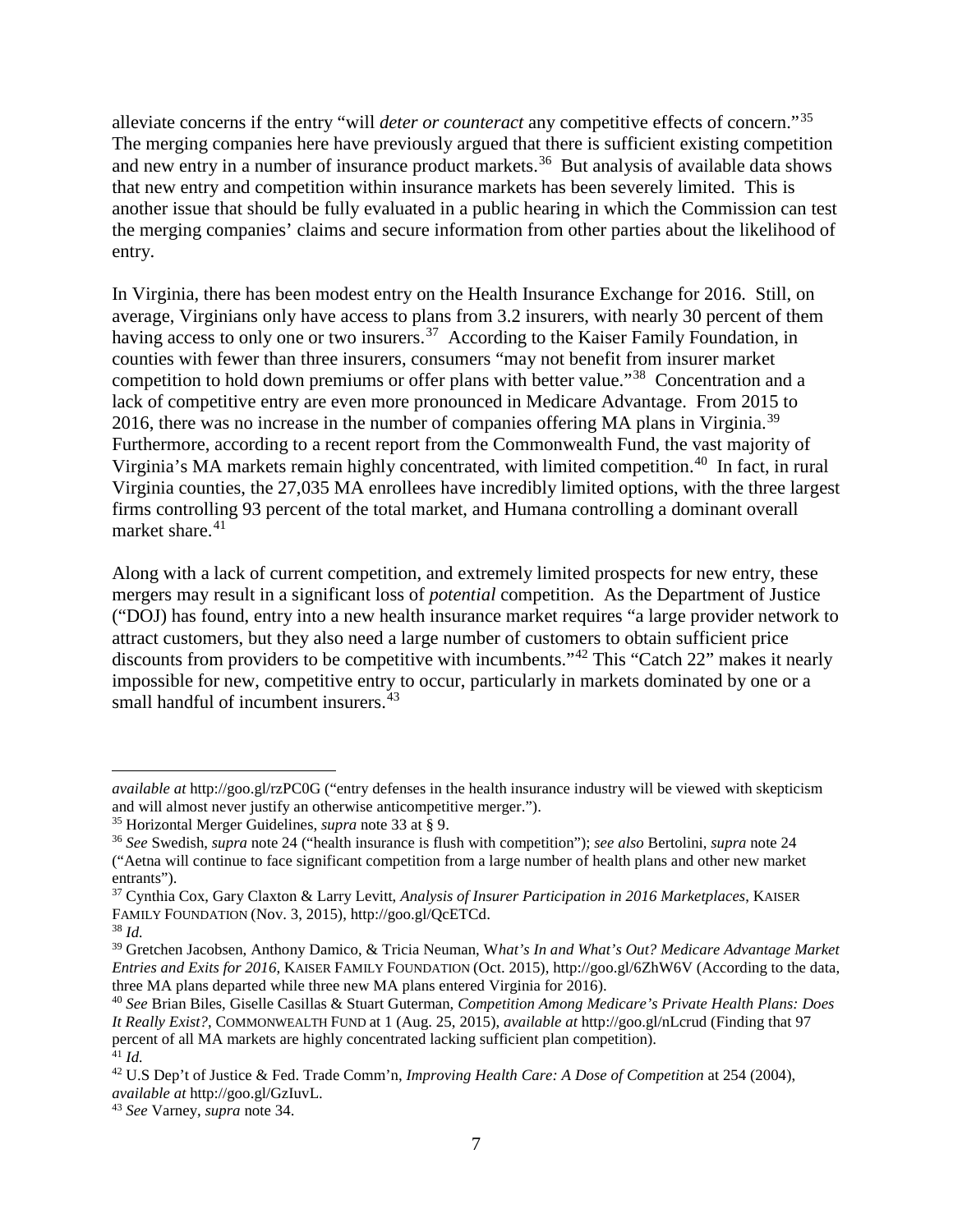With these entry barriers, any new competition is most likely to come from national insurers such as Anthem, Cigna, Aetna, and Humana. These insurers have national footprints and have sufficient resources to enter new insurance markets. Unfortunately, by merging, these insurers would be foreclosing the possibility of their own future entry into new markets and improving competition. As noted by Professor Dafny, "consolidation even in non-overlapping markets reduces the number of potential entrants who might attempt to overcome price-increasing (or quality-reducing) consolidation in markets where they do not currently operate."[44](#page-7-0) Professor Greaney has further stated that the "lessons of oligopoly are pertinent here: consolidation that would pare the insurance sector down to less than a handful players is likely to chill the enthusiasm for venturing into a neighbor's market... [o]ne need look no further than the airline industry for a cautionary tale."[45](#page-7-1)

The adverse effect of the Anthem-Cigna merger on potential new entry would be heightened further because of the Blue Cross Blue Shield Association's "two-thirds" rule and market allocation rule.[46](#page-7-2) In states where an insurer is a "Blue" mark holder, it is bound by contract to ensure that two-thirds of its annual revenue there must be attributable to the Blue mark. Additionally, Blue plans are not permitted to compete against each other in the same geographic area. In Virginia, Anthem is a Blue plan and the largest insurer in the state. However, Anthem does not compete in northern Virginia, as that territory belongs to Carefirst, another Blue mark holder.<sup>[47](#page-7-3)</sup> The Blue rules could not only shut out a combined Anthem-Cigna from expanding competition in CareFirst's territory, but could also require it to close down Cigna's current operations there.[48](#page-7-4)

A public hearing is essential to evaluate the merging companies' entry defense and the potential loss of future competition.

## **VI. Health Insurance Merger Efficiencies are Unlikely in Virginia**

As a general matter, one potential benefit of mergers is the enhancement of the new company's ability to compete, by strengthening its capacity to bring down price, improve quality, enhance services, or create new products – collectively referred to as "efficiencies."<sup>49</sup>

<span id="page-7-0"></span> <sup>44</sup> *Health Insurance Industry Consolidation: Hearing before the Sen. Comm. on the Judiciary, Subcomm. on Antitrust, Competition Policy, and Consumer Rights, 114th Cong. 15 (Sept. 22, 2015)* (testimony of Professor<br>Leemore Dafny, Professor Northwestern University), *available at http://goo.gl/mhExI6*.

<span id="page-7-1"></span><sup>&</sup>lt;sup>45</sup> The State of Competition in the Health Care Marketplace: The Patient Protection and Affordable Care Act's *Impact on Competition*, *Comm. on the Judiciary Subcomm. on Regulatory Reform, Commercial and Antitrust Law*, 114th Cong. (Sept. 10, 2015) (testimony by Professor Thomas Greaney, Saint Louis University School of Law), *available at* http://goo.gl/bceVxi (citation omitted).

<span id="page-7-2"></span><sup>46</sup> *See* Jacqueline DiChiara, *BCBS Licensing Agreement Questioned in Anthem Acquisition*,

<span id="page-7-3"></span><sup>&</sup>lt;sup>47</sup> See Service Area, CAREFIRST, https://goo.gl/DCiczA (last visited Jan. 7, 2016).

<span id="page-7-4"></span><sup>48</sup> *See* Bruce Japsen, *Why Blue Cross Hates Anthem's Cigna Deal*, FORBES (July 27, 2015 8:00AM), http://goo.gl/gp9GpK.

<span id="page-7-5"></span><sup>49</sup> Horizontal Merger Guidelines, *supra* note 33 at § 6.4.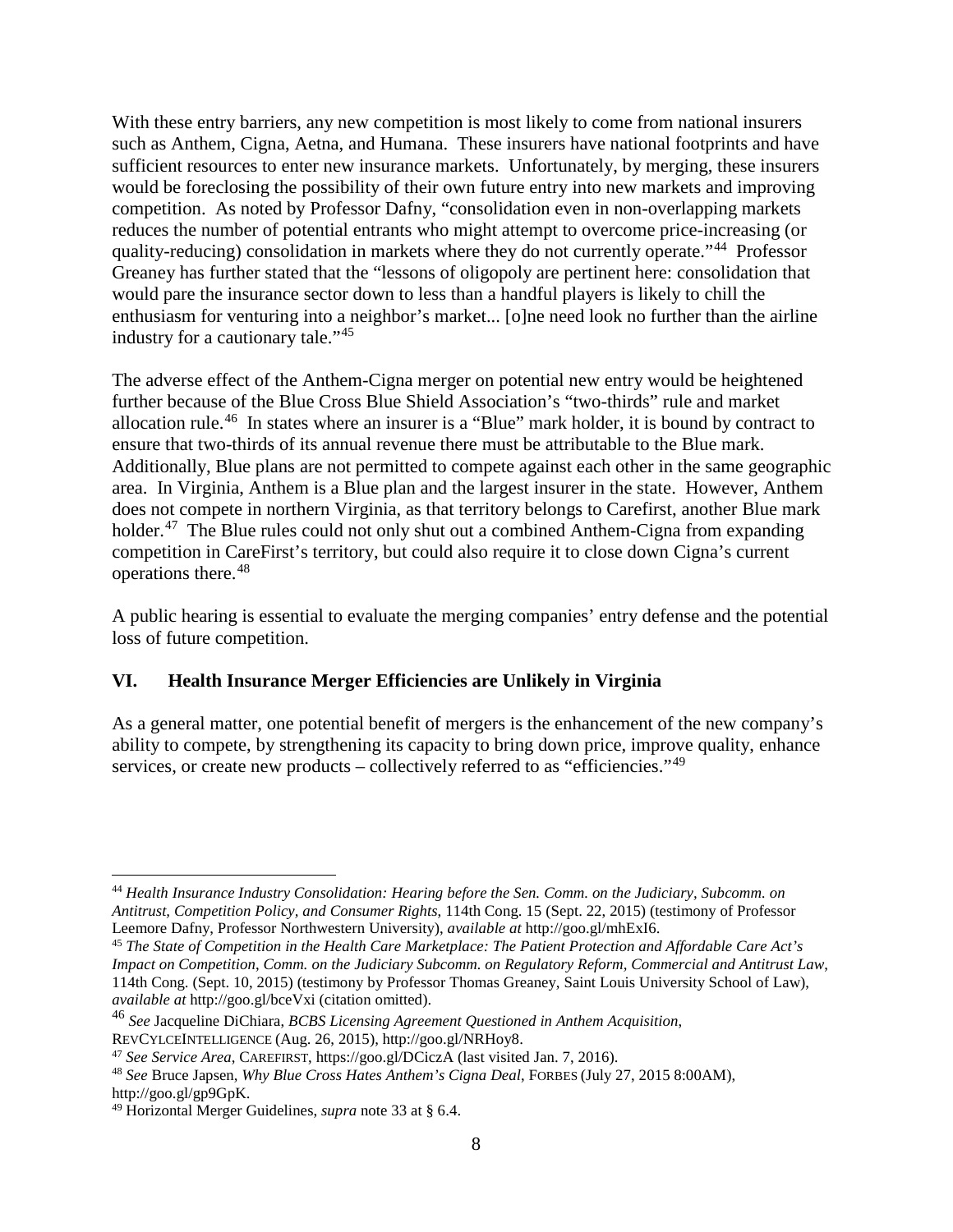The insurers involved in each of these mergers have argued that their merger would create substantial efficiencies leading to improved health care quality and lower costs.<sup>[50](#page-8-0)</sup> But these kinds of efficiencies cannot help justify a merger unless (1) it is really necessary for the insurers to merge to achieve the stated efficiencies, and (2) the stated efficiencies will actually benefit consumers.  $51$ 

The parties have claimed significant cost-savings. According to Aetna, its merger with Humana would create \$1.25 billion in "synergy opportunities" and "operating efficiencies."<sup>52</sup> However, while the merging insurers have offered little details about these supposed savings, the bigger question is if consumers would see any benefit themselves from these savings, if they do result, in the form of lower costs or greater value. There is no evidence or scholarly studies showing that insurance mergers lead to savings for consumers. In fact, as previously noted, evidence indicates that health insurance mergers lead to higher consumer costs, not increased consumer savings.<sup>53</sup>

A more abstract argument raised by the merging insurers is that the mergers will allow them to improve innovation. Innovation in health care delivery is critical. For one thing, there is a need to change health care from the current volume-based system to a patient-oriented, value-based delivery model that incentivizes insurers and providers to improve care and lower costs. But we are concerned that, in Virginia, these mergers will further entrench Anthem and Aetna's preexisting market power, reducing their incentives to compete and improve care. Industry experts have suggested that the mergers could undercut innovation.<sup>[54](#page-8-4)</sup>

Furthermore, the insurers have not offered sufficient details or analysis demonstrating how innovation will improve post-mergers. In fact, reviewing their testimony and data, Professor Dafny found speculative their claims that the mergers would enhance their ability to develop and implement new value-based payment agreements, noting that there was no evidence that merger would be required in order to carry out such initiatives.<sup> $55$ </sup> Moreover, at a recent conference, Professor Dafny further noted that statistical evidence shows concentrated insurance markets often have less innovative insurance product offerings, meaning mergers between insurers will not likely lead to higher quality or more innovative insurance products.<sup>[56](#page-8-6)</sup>

A public hearing will permit the essential inquiry on whether these supposed efficiencies can overcome the potential anticompetitive effects of the mergers.

<span id="page-8-0"></span> <sup>50</sup> *See* Swedish, *supra* note 24 (section labeled "Improving quality and affordability"); *see also* Bertolini, *supra* note 24 (section labeled "Benefits of the Acquisition for Consumers and Providers.").

<span id="page-8-1"></span><sup>51</sup> Horizontal Merger Guidelines, *supra* note 33 at § 10 (to rebut a presumption of competitive harm, efficiencies

must be merger-specific, cognizable, and substantiated); *St. Alphonsus Med. Ctr. v. St. Luke's Health Sys.*, 778 F.3d 775, 789 (9th Cir. 2015) (efficiencies must demonstrably prove "that a merger is not, despite the evidence of a prima facie case, anticompetitive").

<span id="page-8-2"></span><sup>52</sup> Press Release, Aetna, Aetna to Acquire Humana for \$37 Billion, Combined Entity to Drive Consumer-Focused, High-Value Health Care (July 3, 2015), *available at* https://goo.gl/dktKof.

<span id="page-8-3"></span>

<span id="page-8-4"></span><sup>&</sup>lt;sup>54</sup> See Reed Abelson, *With Merging of Insurers, Questions for Patients About Costs and Innovation*, N.Y. TIMES (July 5, 2015), http://goo.gl/NPp38y.

<span id="page-8-5"></span>

<span id="page-8-6"></span><sup>&</sup>lt;sup>56</sup> Leemore Dafny, Comments at The New Health Care Industry: Integration, Consolidation, Competition in the Wake of the Affordable Care Act (Nov. 13, 2015), *available at* https://goo.gl/GNIvVj.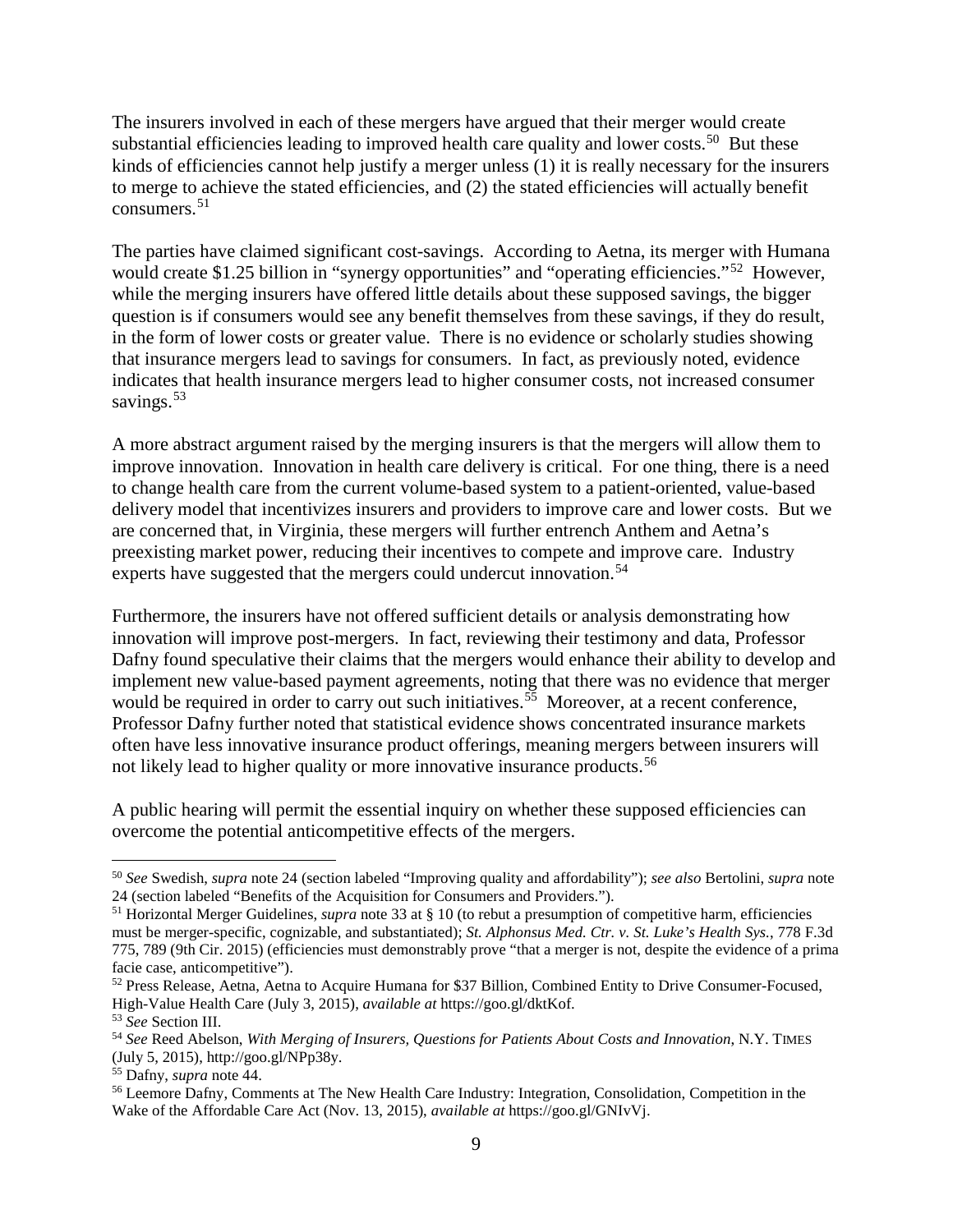#### **VII. Divestitures and Other Remedies**

A public hearing is also essential to determine what action is necessary for the Commission to properly protect consumers and ensure either proposed merger is in the public interest. If the Commission decides that a merger is not in the public interest, it has the power to simply block the merger. Indeed, state insurance commissioners have blocked health insurance mergers in the past, such as Pennsylvania's 2009 action to block Highmark's acquisition of Independence Blue Cross. [57](#page-9-0)

In other cases, mergers have been approved conditioned on the imposition of certain remedies such as divestitures or additional conduct regulation. Both of these types of remedies have significant limitations and risks that should be evaluated in a public hearing. In evaluating any proposed remedy, it is important to remember that the law requires that a remedy must *restore* the competition that would otherwise be lost, or otherwise prevent the harm that would result.

In nearly every health insurance merger enforcement action during the last two decades, DOJ has relied on the structural remedy of divestiture.<sup>58</sup> Divestitures require that the merging insurance companies spin off subscribers or operations to another, independent insurance company to restore competition. In Virginia, given the significant scope, breadth, and market shares of the merging companies' commercial insurance, ASO, and MA operations, if DOJ approves either or both of these mergers at all, it would likely need to require a significant, potentially unprecedented number of divestitures by the merging companies.

However, the effectiveness of divestiture as a remedy has come under significant questioning. Economic research by Professor John Kwoka finds that divestitures often fail to restore competition to the marketplace.<sup>59</sup> Indeed, skepticism regarding divestiture has led DOJ, the Federal Trade Commission ("FTC"), and the courts to reject divestitures as a remedy in other merger enforcement matters. In their reviews of the proposed mergers of Comcast-Time Warner Cable and Sysco-US Foods, the enforcement agencies rejected the divestitures offered as remedies, and instead blocked the mergers. When Sysco pursued its merger anyway, the court agreed with the FTC and enjoined the merger. $60$ 

Regarding health insurance markets, there is little evidence that the benefits of competition are effectively restored after divestitures. In fact, in the previously cited two retrospective studies on health insurance mergers, both matters involved divestitures of covered lives for different

<span id="page-9-0"></span> <sup>57</sup> *See Highmark Merger Timeline*, PENNSYLVANIA INSURANCE DEP'T, http://goo.gl/0b6827 (last visited Jan. 8, 2015).

<span id="page-9-1"></span><sup>58</sup> *See, e.g.,* Revised Final Judgment, *United States v. Aetna Inc. and Prudential Insurance Co. of Am*., No. 3-99-cv-1398-H (N.D. Tex. Dec. 7, 1999); Final Judgment, *United States v. UnitedHealth Group Inc. and Sierra Health Servs. Inc.*, No: 1:08-cv-00322 (D.D.C. Sept. 24, 2008); Final Judgment, *United States v. Humana Inc.*, No. 1:12-cv-00464 (D.D.C. March 27, 2012).

<span id="page-9-2"></span><sup>59</sup> John Kwoka, MERGERS, MERGER CONTROL, AND REMEDIES: A RETROSPECTIVE ANALYSIS OF U.S POLICY, MIT PRESS (2015).<br><sup>60</sup> Press Release, DOJ, Comcast Corporation Abandons Proposed Acquisition of Time Warner Cable After Justice

<span id="page-9-3"></span>Department and Federal Communications Commissions Informed Parties of Concerns (Apr. 24, 2015), *available at*  http://goo.gl/msZq6f; *see also* Press Release, FTC, Following Sysco's Abandonment of Proposed Merger with US Foods, FTC Closes Case (July 1, 2015), *available at* https://goo.gl/XfwPsW.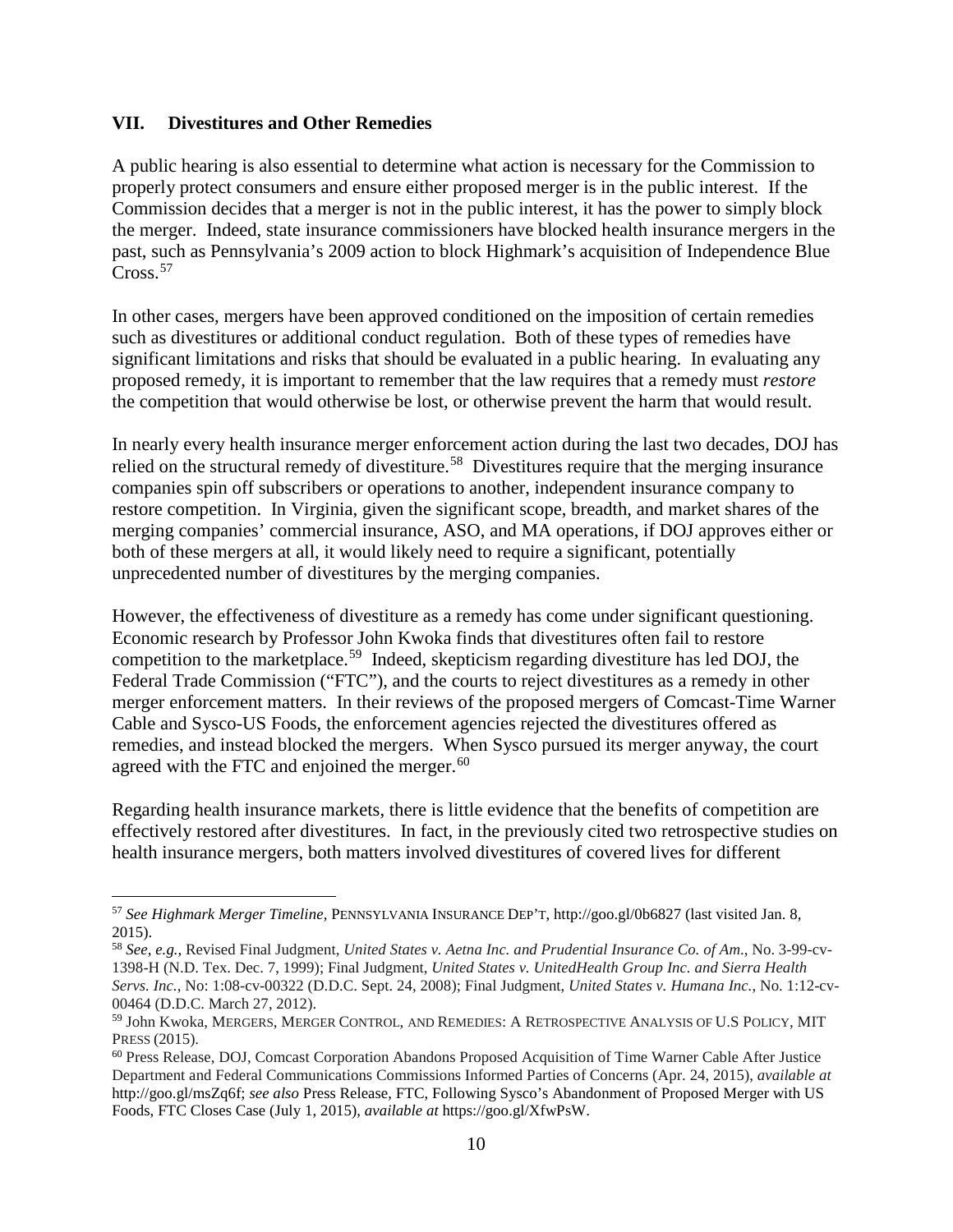insurance products, but the merged companies were still able to raise premiums by significant margins.<sup>[61](#page-10-0)</sup> Additionally, for any divestiture in these matters to be successful, the purchaser of the assets will need to have and maintain a cost-competitive and attractive network of hospitals and physicians; ensuring this will require scrutiny and continued monitoring from DOJ.<sup>[62](#page-10-1)</sup> With the lack of competition in a number of Virginia markets already, and the dominance of four firms throughout the state, it may be difficult to genuinely preserve the competitive benefits of the premerger market structure through divesting subscribers or operations to a competitor.

While the DOJ (and the Virginia Attorney General's Office, using its own antitrust authority) may be considering divestitures, the Commission is also empowered to develop additional remedies for a health insurance merger. These remedies can be in addition to any remedies, including divestitures, ordered by the DOJ or the Virginia Attorney General. For example, in the 2008 acquisition of Sierra Health by UnitedHealth, the DOJ required divestiture of MA plans in Las Vegas,<sup>[63](#page-10-2)</sup> but the Nevada Insurance Commissioner required additional remedies. In order for the merging companies to receive approval from the Commissioner, they had to agree that no acquisition costs would be passed along to consumers or providers, that there would be no premium increases, that there would be no scaling back of benefits, and that UnitedHealth would have to take specified actions to limit the number of uninsured within the state.<sup>[64](#page-10-3)</sup>

Regulatory remedies also have their shortcomings for effectively protecting competition and consumers against the abuse of market power resulting from a merger.<sup>[65](#page-10-4)</sup> Nevertheless, such remedies could play an important role in limiting harm to consumers and to the health care marketplace. In the event either merger is permitted to go forward, here is a short list of possible regulatory steps the Virginia State Corporation Commission might consider, among others, that could help limit the harm:

- (1) Requiring premium stability or heightened rate control for a number of years postmerger.
- (2) Requirements ensuring that the merged company cannot scale back plan benefits and options.
- (3) Improving access to providers throughout the state and within local areas.
- (4) Ensuring that the merged company continues to provide the differentiated insurance products offered previously by the two companies, within the state and local areas, for a number of years.
- (5) Ensuring that consumer access to adequate networks and network options is preserved and strengthened, including in rural and underserved areas.

<span id="page-10-0"></span> <sup>61</sup> Dafny, *supra* note 20; Guardado, *supra* note 21.

<span id="page-10-1"></span><sup>62</sup> *See* Greaney, *supra* note 45.

<span id="page-10-2"></span><sup>63</sup> Final Judgment, *UnitedHealth Inc. and Sierra Health Servs.*, No: 1:08-cv-00322.

<span id="page-10-3"></span><sup>64</sup> *Healthcare Check-Up: The UnitedHealth Group Acquisition of Sierra Health Services*, NEVADA BUS. (Nov. 1, 2007), http://goo.gl/Uztt13.

<span id="page-10-4"></span><sup>65</sup> Dep't of Justice, *Antitrust Division Policy Guide to Merger Remedies* (2011), *available at* http://goo.gl/cm0gBI (conduct remedies can be "too vague to be enforced, or that can easily be misconstrued or evaded, fall short of their intended purpose and may leave the competitive harm unchecked"); *see also* Deborah L. Feinstein, *Editor's Note: Conduct Remedies: Tried But Not Tested*, 26 ANTITRUST at 5, 6 (Fall 2011) ("Divestitures continue to be the remedy of choice—and with extremely rare exceptions—the only remedy for horizontal mergers at both the FTC and DOJ.").